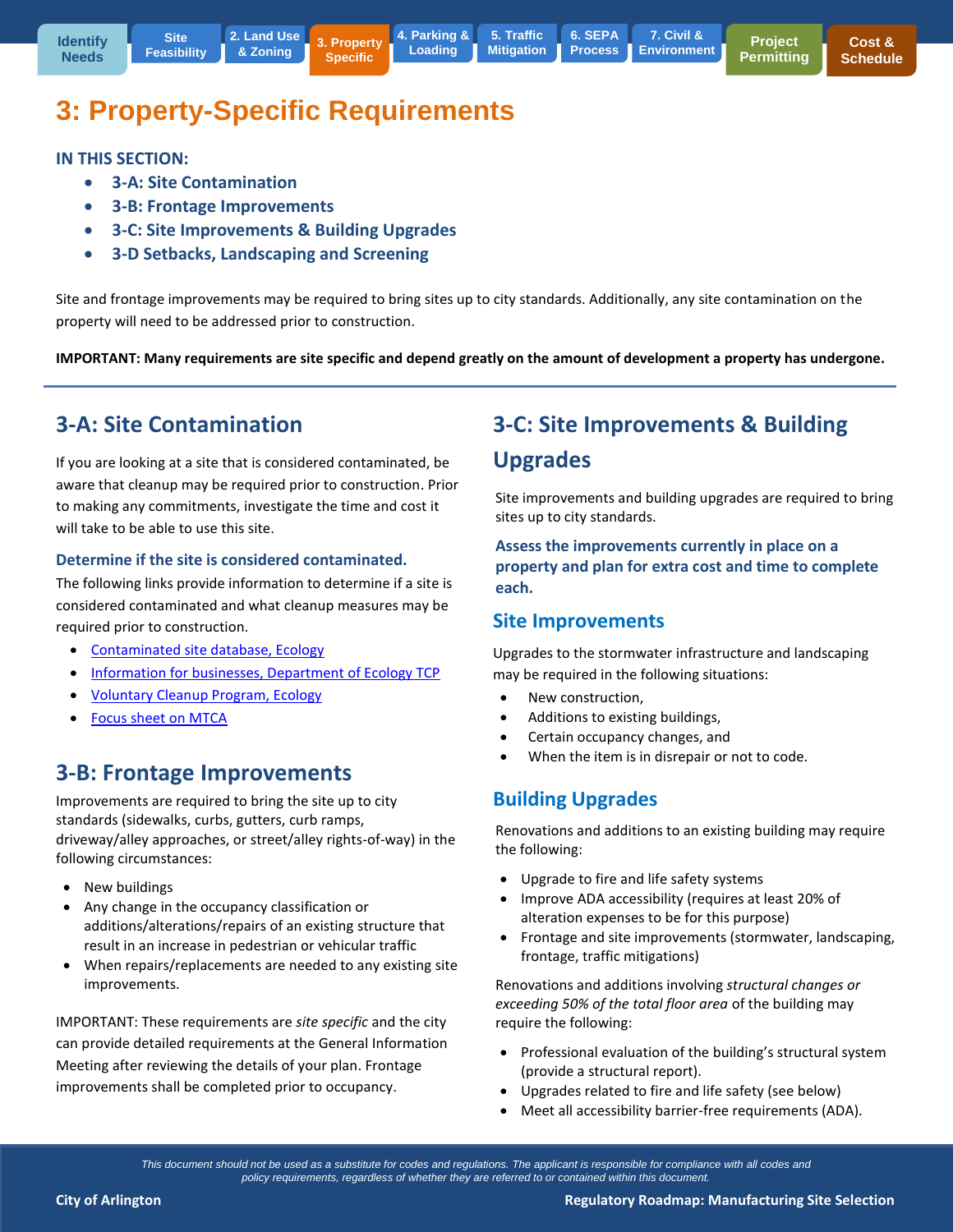**3. Property Specific [4. Parking &](http://www.arlingtonwa.gov/roadmap-parking)  Loading**

**5. Traffic [Mitigation](http://www.arlingtonwa.gov/roadmap-traffic) [6. SEPA](http://www.arlingtonwa.gov/roadmap-sepa)** 

**Process 7. Civil & [Environment](http://www.arlingtonwa.gov/roadmap-civil)**

**Project [Permitting](http://www.arlingtonwa.gov/roadmap-projectpermitting)** 

• Frontage and on-site and off-site improvements (stormwater, landscaping, frontage, traffic mitigations)

### **Fire and Life Safety**

The fire and life safety equipment and types of construction materials required for your facility are based on the occupancy classification of your facility (see 1-E: Occupancy Classification). These requirements are found in the [International Building](http://publicecodes.cyberregs.com/icod/ibc/2012/icod_ibc_2012_3_sec004.htm)  [Code](http://publicecodes.cyberregs.com/icod/ibc/2012/icod_ibc_2012_3_sec004.htm) and will likely apply in most jurisdictions.

Fire and life safety requirements are based on the permitted occupancy of the facility after construction/renovations. Occupancy is calculated based on size and use of each space within the facility (office areas, production, storage, etc.).

Changing the permitted occupancy of an existing building may require life safety, exiting and/or building improvements.

### **Private hydrant(s)**

Private hydrants are required for buildings 300+ ft. from hydrant and for buildings w/sprinklers 600+ ft. from hydrant). [More info](https://www.municode.com/library/wa/arlington/codes/code_of_ordinances?nodeId=TIT15FIRE_CH15.10INFICO_15.10.070AM&showChanges=true)

| <b>Fire and Life Safety Requirements</b> |                                                          |                                                                                            |                                       |  |  |
|------------------------------------------|----------------------------------------------------------|--------------------------------------------------------------------------------------------|---------------------------------------|--|--|
| Group                                    | <b>Fire Alarms</b>                                       | Automatic sprinkler system                                                                 | <b>Construction</b><br>specifications |  |  |
| <b>Business</b>                          |                                                          |                                                                                            |                                       |  |  |
| <b>Group B</b>                           | Manual fire alarm system required:                       |                                                                                            |                                       |  |  |
|                                          | • Occupant load of all floors is >500                    |                                                                                            |                                       |  |  |
|                                          | • Occupant load in basement or upper<br>floors is $>100$ |                                                                                            |                                       |  |  |
| <b>Factory Industrial</b>                |                                                          |                                                                                            |                                       |  |  |
| Group F-2                                | Manual fire alarm system required if                     |                                                                                            |                                       |  |  |
| (Low-hazard)                             | occupant load in basement or upper                       |                                                                                            |                                       |  |  |
|                                          | floors is >500                                           |                                                                                            |                                       |  |  |
| Group F-1                                | Manual fire alarm system required if                     | Required throughout building when:                                                         |                                       |  |  |
| (Moderate-hazard)                        | occupant load in basement or upper<br>floors is >500     | • Any one F-1 area >12,000+ sq. ft.                                                        |                                       |  |  |
|                                          |                                                          | • All F-1 areas totaling >24,000 sq. ft.                                                   |                                       |  |  |
|                                          |                                                          | • F-1 areas >3 stories above grade<br>• Manufacture of upholstered furniture or mattresses |                                       |  |  |
|                                          |                                                          | >2,500 sq. ft.                                                                             |                                       |  |  |
| <b>High-hazard</b>                       |                                                          |                                                                                            |                                       |  |  |
| <b>Group H</b>                           | Manual fire alarm system required in H-                  | Required!                                                                                  | Increased setbacks                    |  |  |
|                                          | 5 occupancies and in occupancies used                    |                                                                                            | to lot lines (distance                |  |  |
|                                          | for the manufacture of organic                           |                                                                                            | depends on hazard                     |  |  |
|                                          | coatings.                                                |                                                                                            | level)                                |  |  |
|                                          | An automatic smoke detection system                      |                                                                                            |                                       |  |  |
|                                          | shall be installed for highly toxic gases,               |                                                                                            |                                       |  |  |
|                                          | organic peroxides and oxidizers                          |                                                                                            |                                       |  |  |
| <b>Storage</b>                           |                                                          |                                                                                            |                                       |  |  |
| Group S-1                                | An automatic smoke detection system                      | Required throughout building when:                                                         |                                       |  |  |
| (Moderate-hazard)                        | shall be installed throughout high-piled                 | • Any one S-1 area >12,000+ sq. ft.                                                        |                                       |  |  |
|                                          | combustible storage areas                                | • All S-1 areas totaling >24,000 sq. ft.                                                   |                                       |  |  |
|                                          |                                                          | • S-1 areas >3 stories above grade                                                         |                                       |  |  |
|                                          |                                                          | • S-1 areas > 5,000 sq. ft. used to store commercial trucks<br>or buses                    |                                       |  |  |
|                                          |                                                          | • Storage of upholstered furniture or mattresses >2,500                                    |                                       |  |  |
|                                          |                                                          | sq. ft.                                                                                    |                                       |  |  |